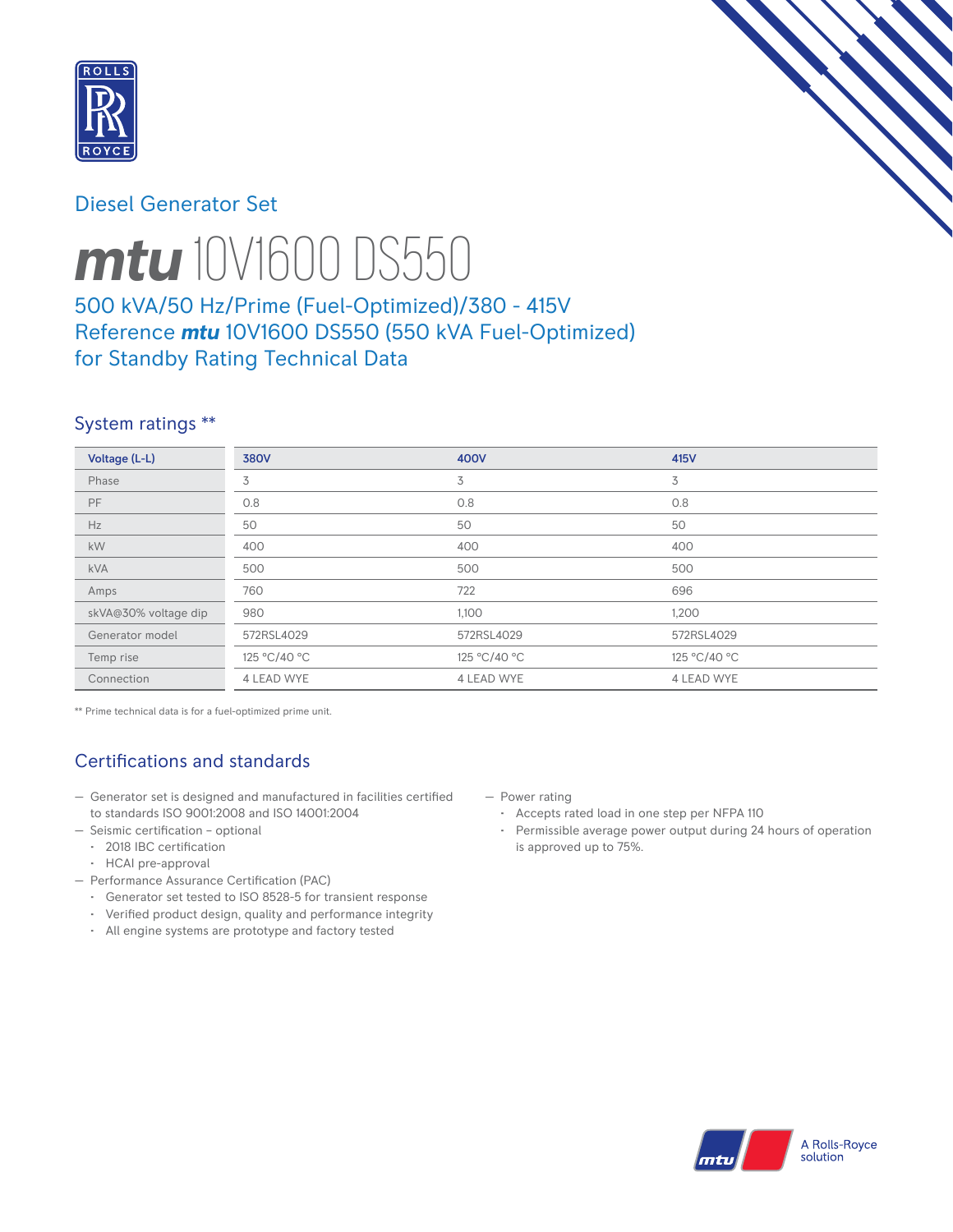## Standard features \*

- Single source supplier
- Global product support
- Two (2) Year/3,000 Hour Basic Limited Warranty
- 10V1600 diesel engine
	- 17.5 liter displacement
	- Common rail fuel injection
	- 4-cycle
- Engine-generator resilient mounted
- Complete range of accessories
- Cooling system
- Integral set-mounted
	- Engine-driven fan

# Standard equipment \*

#### Engine

- Air cleaners
- Oil pump
- Oil drain extension and shut-off valve
- Full flow oil filter
- Closed crankcase ventilation
- Jacket water pump
- Thermostats
- Blower fan and fan drive
- Radiator unit mounted
- Electric starting motor 24V
- Governor electronic isochronous
- Base formed steel
- SAE flywheel and bell housing
- Charging alternator 24V
- Battery box and cables
- Flexible fuel connectors
- Flexible exhaust connection

#### Generator

- NEMA MG1, IEEE, and ANSI standards compliance for temperature rise and motor starting
- Sustained short circuit current of up to 250% of the rated current for up to 10 seconds
- Self-ventilated and drip-proof
- Superior voltage waveform
- Digital, solid state, volts-per-hertz regulator
- Brushless alternator with brushless pilot exciter
- 4 pole, rotating field
- 125 °C maximum prime temperature rise
- 1-bearing, sealed
- Flexible coupling
- Full amortisseur windings
- 125% rotor balancing
- 3-phase voltage sensing
- $\pm$  0.25% voltage regulation no load to full load
- 100% of rated load one step
- 5% maximum total harmonic distortion
- Generator
	- Brushless, rotating field generator
	- 2/3 pitch windings
	- Permanent Magnet Generator (PMG) supply to regulator
- 250% short circuit capability
- Digital control panel(s)
	- UL recognized, CSA certified, NFPA 110
	- Complete system metering
	- LCD display

#### Digital control panel(s)

- Digital metering
- Engine parameters
- Generator protection functions
- Engine protection
- CANBus ECU communications
- Windows®-based software
- Multilingual capability
- Communications to remote annunciator
- Programmable input and output contacts
- UL recognized, CSA certified, CE approved
- Event recording
- IP 54 front panel rating with integrated gasket
- NFPA 110 compatible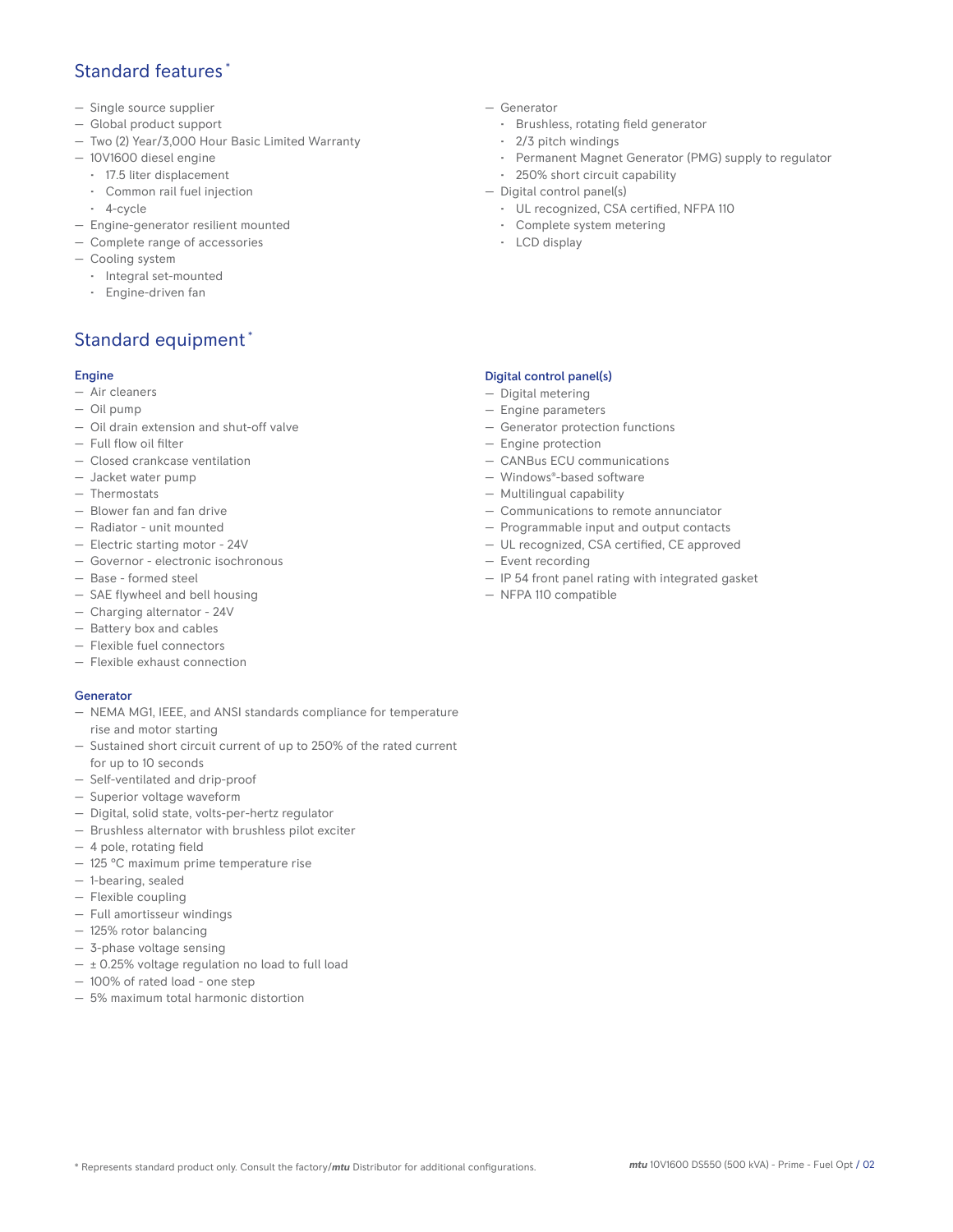# Application data

#### Engine

| mtu                           |
|-------------------------------|
| 10V1600G20F                   |
| 4-cycle                       |
| $10-V$                        |
| 17.5 (1,068)                  |
| 12.2(4.8)                     |
| 15(5.91)                      |
| 17.5:1                        |
| 1.500                         |
| electronic isochronous (ADEC) |
| 448 (601)                     |
| ± 0.25%                       |
| dry                           |
|                               |

#### Liquid capacity

| Total oil system: L (gal)             | 61(16)      |
|---------------------------------------|-------------|
| Engine jacket water capacity: L (gal) | 60 (15.9)   |
| System coolant capacity: L (gal)      | 99.3 (26.2) |

#### Electrical

| 24    |
|-------|
| 1.050 |
| 4D.   |
|       |
|       |

#### Fuel system

| Fuel supply connection size    | $-10$ JIC 37 $\degree$ female               |
|--------------------------------|---------------------------------------------|
|                                | M20 x 1.5 male adapter provided             |
| Fuel return connection size    | -6 JIC 37° female                           |
|                                | M <sub>14</sub> x 1.5 male adapter provided |
| Maximum fuel lift: m (ft)      | 5(16)                                       |
| Recommended fuel               | diesel #2                                   |
| Total fuel flow: L/hr (gal/hr) | 340.7 (90)                                  |
|                                |                                             |

#### Fuel consumption \*\*

| r det consumption                                                     |              |
|-----------------------------------------------------------------------|--------------|
| At 100% of power rating: L/hr (gal/hr)                                | 100(26.4)    |
| At 75% of power rating: L/hr (gal/hr)                                 | 78 (20.6)    |
| At 50% of power rating: L/hr (gal/hr)                                 | 57(15.1)     |
|                                                                       |              |
| Cooling - radiator system **                                          |              |
| Ambient capacity of radiator: °C (°F)                                 | 50 (122)     |
| Maximum restriction of cooling air:                                   |              |
| intake and discharge side of radiator: kPa (in. H <sub>2</sub> 0)     | 0.2(0.8)     |
| Water pump capacity: L/min (gpm)                                      | 390 (103)    |
| Heat rejection to coolant: kW (BTUM)                                  | 216 (12,283) |
| Heat rejection to after cooler: kW (BTUM)                             | 60 (3,412)   |
| Heat radiated to ambient: kW (BTUM)                                   | 46.5 (2,644) |
| Fan power: kW (hp)                                                    | 16.4(22)     |
|                                                                       |              |
| Air requirements **                                                   |              |
| Aspirating: *m <sup>3</sup> /min (SCFM)                               | 27 (953)     |
| Air flow required for radiator                                        |              |
| cooled unit: *m <sup>3</sup> /min (SCFM)                              | 554 (19,564) |
| Remote cooled applications; air flow required for                     |              |
| dissipation of radiated generator set heat for a                      |              |
| maximum of 25 °F rise: *m <sup>3</sup> /min (SCFM)                    | 169 (5,964)  |
|                                                                       |              |
| * Air density = 1.184 kg/m <sup>3</sup> (0.0739 lbm/ft <sup>3</sup> ) |              |
|                                                                       |              |
| <b>Exhaust system **</b>                                              |              |
| Gas temperature (stack): °C (°F)                                      | 520 (968)    |
| Gas volume at stack temperature: m <sup>3</sup> /min (CFM)            | 75 (2,649)   |
|                                                                       |              |

|                                                             | $-0 - 0 - 0 - 0 - 0$ |
|-------------------------------------------------------------|----------------------|
| Gas volume at stack temperature: m <sup>3</sup> /min (CFM)  | 75 (2,649)           |
| Maximum allowable back pressure at                          |                      |
| outlet of engine, before piping: kPa (in. H <sub>2</sub> 0) | 8.5(34.1)            |